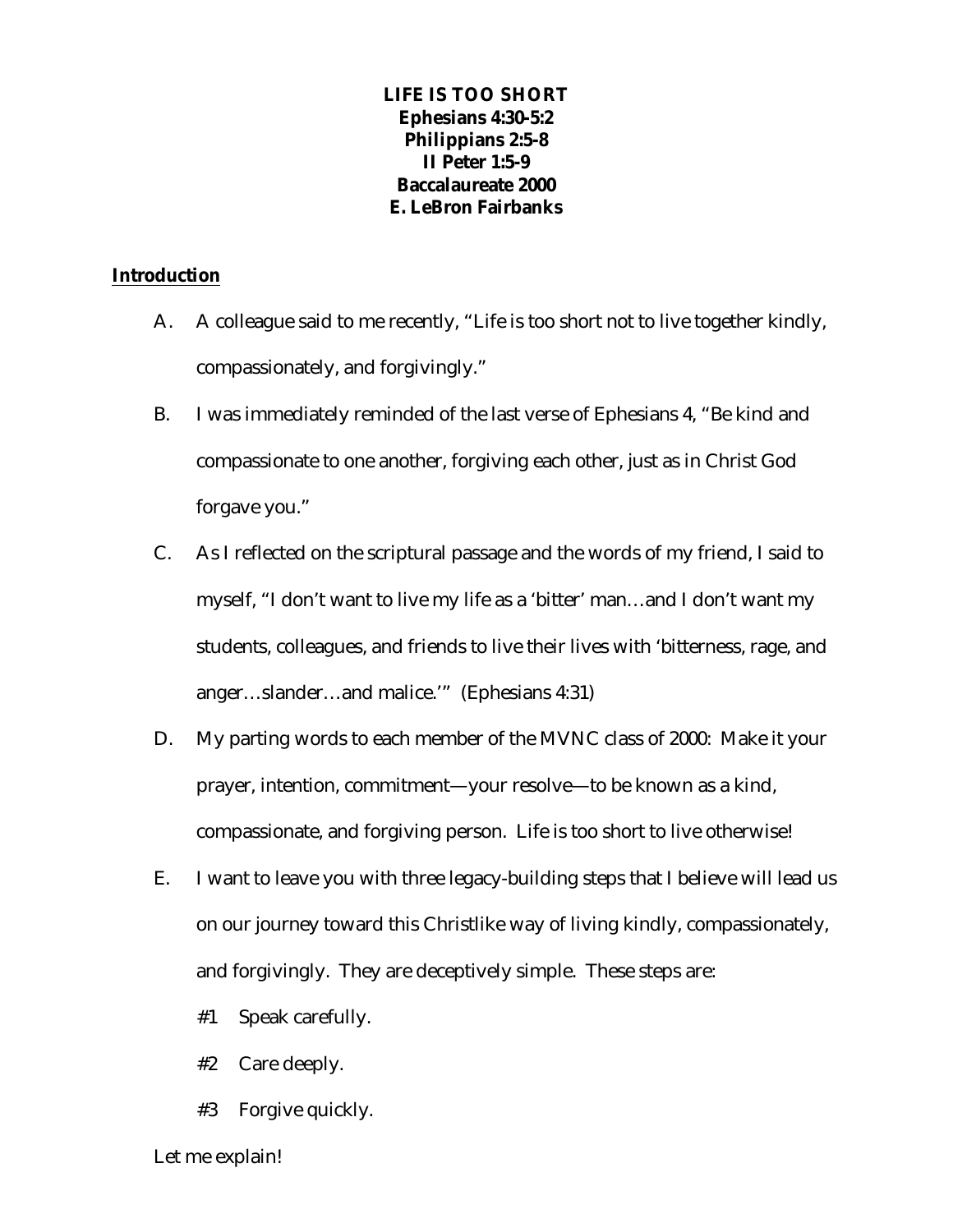# **I. Step #1: Speak Carefully** (Ephesians 4:30a)

- A. Our words to others can bless or burn.
	- 1. The words we speak, in New Testament perspective, are to communicate grace to those who hear (4:29).
	- 2. The reality is that we live in an unkind, uncompassionate, and unforgiving world.
	- 3. Increasingly in the work place, and sometimes in the home…
		- a. abuse, slander, and misunderstanding are the norms, rather than the exception.
		- b. And the differences we experience because of our background, temperament, social status, or religious faith,
			- 1) often divide us rather than provide a bridge for greater understanding and perspective.
			- 2) It even happens on a Christian college campus.
- B. In these real-life encounters, our conversation should be sacramental.
	- 1. For Paul, our words should communicate grace. They should…
		- a. Focus on others in conversation, not self;
		- b. Focus on encouragement, not discouragement;
		- c. Focus on building up, not tearing down;
		- d. Focus on supporting, not undermining;
		- e. Focus on healing, not hurting;
		- f. Focus on caring, not indifference.
	- 2. Dialogue, for Paul, was a sacrament.
		- Through our words, God's very grace should flow.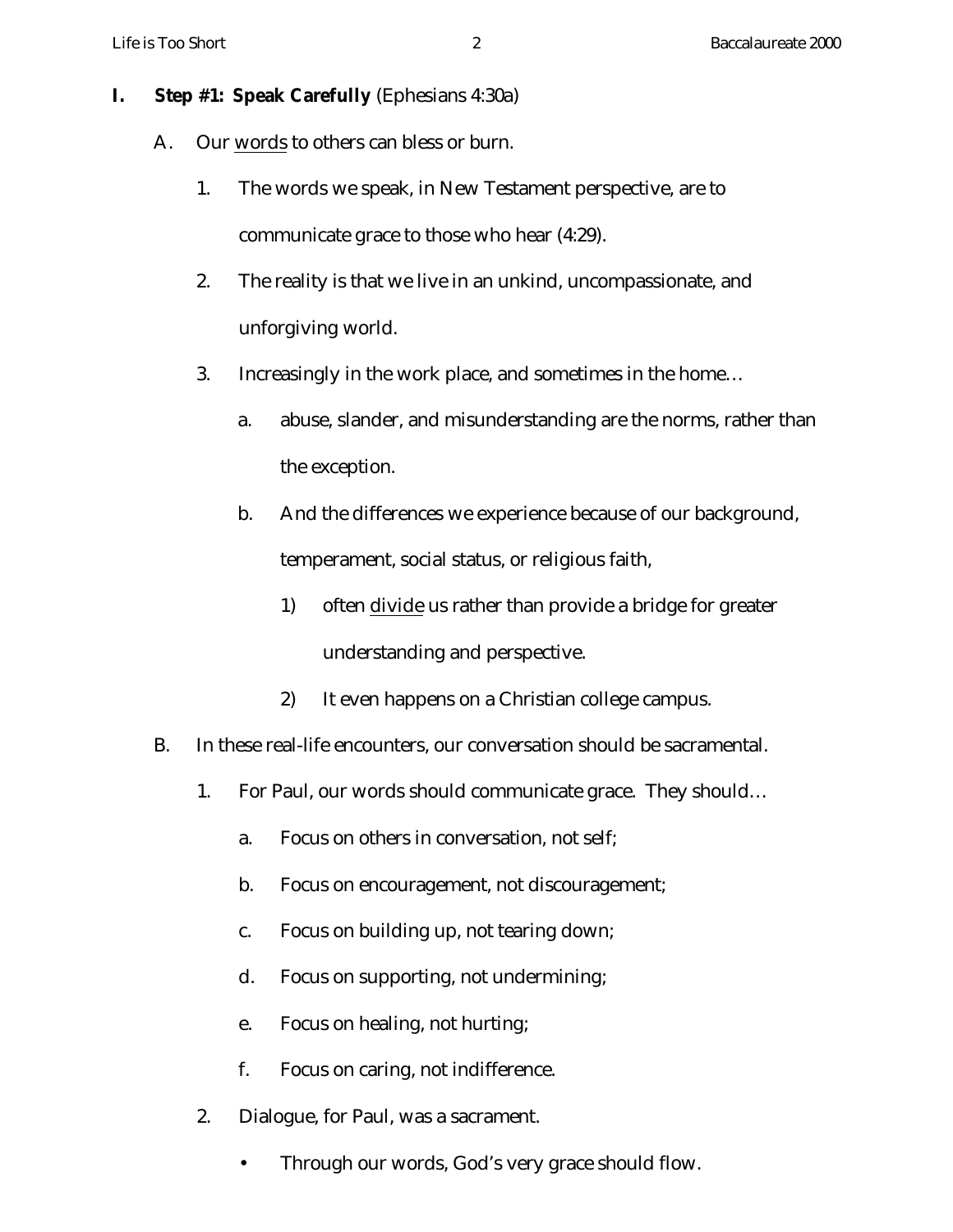- Jesus said, "Out of our mouth comes the overflow of the heart."
- 3. Words we use can bless others or "burn" others (and we are so careless at times with our words).
- 4. Words that bless come from attitudes of the heart, not techniques of the head. The attitudes of our hearts should be:
	- I love you. I respect you.
	- I care for you. • I serve you.
	- I need you.
- 5. These attitudes, when reflected to others will make a difference in their lives.
	- a. People are so used to words that
		- tear down • hurt
		- discourage • are indifferent
		- undermine • and focus on one's self.
	- b. For these reasons, words that minister grace words that become channels of God's grace -- will have a powerful impact and make a difference.

Step #1: Speak carefully. Our words to others can bless or burn.

# **II. Step #2: Care Deeply.**

- A. Our care for others can be intimate or distant.
	- 1. What do we mean by "care"?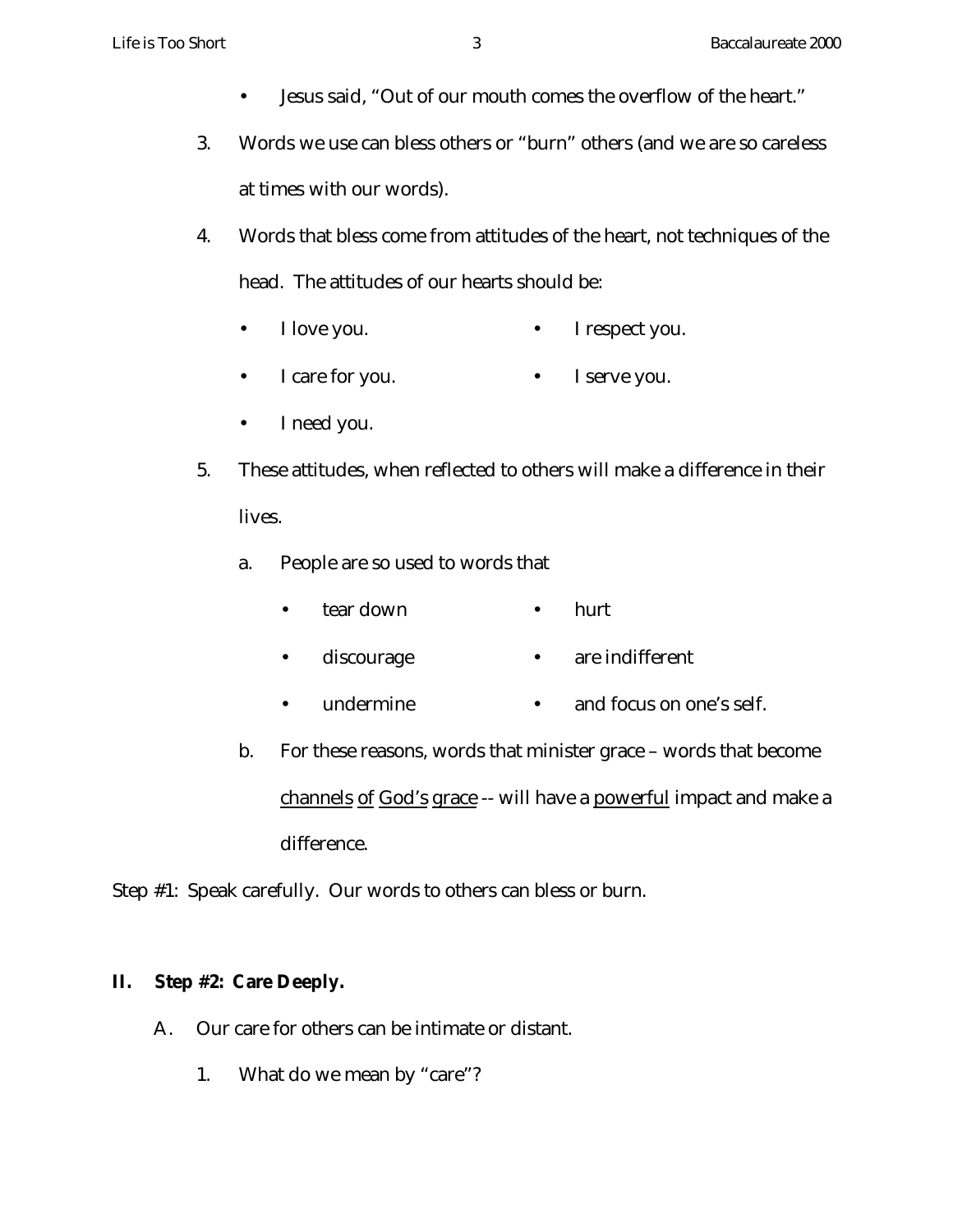- a. The word "care" finds its root in the Celtic term "kara," which means lament.
- b. The basic meaning of care is "to grieve, to experience sorrow, to cry out with."
- c. I am struck by the background of the word "care" because we tend to look at caring of the strong toward the weak, of the powerful toward the powerless, of the "haves" toward the "have-nots."
- 2. I am coming to understand that biblical compassion is not a skill which we acquire. Rather, it is a quality of the human heart which must be revealed.
- B. The late Henri Nouwen often stated that you cannot get a Ph.D. in caring.
	- 1. Nouwen helped me to realize that when we see the other person and discover in that person gentleness, tenderness, and other beautiful gifts which he or she is not able to see, then our compassionate heart is revealed!
	- 2. What a profound thought! Our compassionate heart is revealed as we enable others to see what they have not , nor cannot, see in themselves!
		- a. We are talking about caring relationships with people.
			- 1) To be compassionate is not, first of all, something we do for others, but rather it is discovering with others their divinely given resources and inner qualities.
			- 2) It is a way of being present with others and standing with them in their times of need.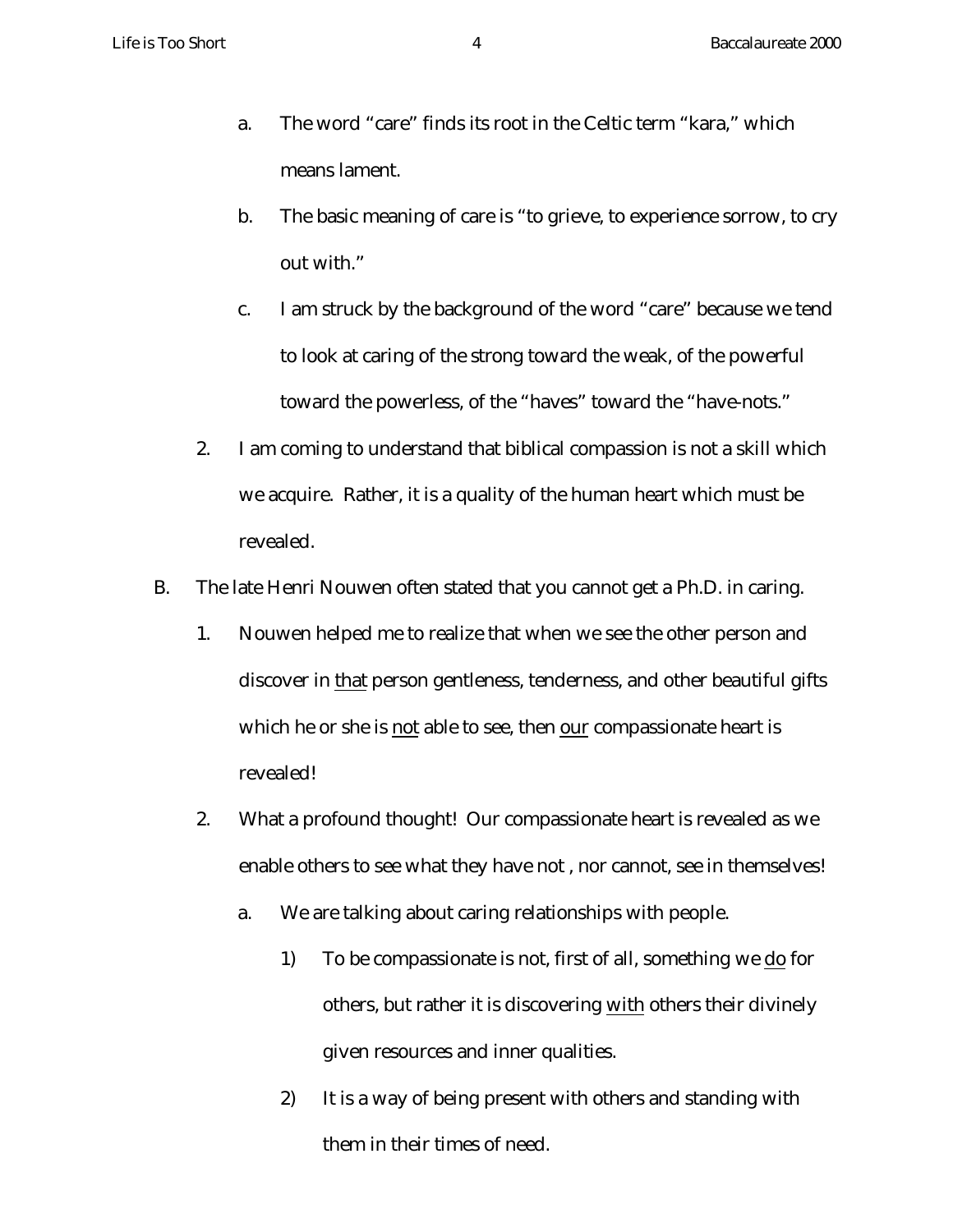- b. I'm slowly coming to see that God wants us to be with others…not to prove that we are valuable to them.
- C. When we honestly ask ourselves which persons in our lives mean the most to us, we often find that it is those who, instead of giving much advice, solutions, or cures, have chosen rather to share our pain and touch our wounds with a gentle and tender hand.
	- 1. The friend who can be silent with us in a moment of despair or confusion
		- a. who can stay with us in an hour of grief and bereavement,
		- b. who can tolerate not knowing, not curing, not healing, and not doing—
		- c. that is the friend who cares.
- D. You may remember moments, as I do, in which we were called to be with a friend who had lost a brother, a sister, a wife or husband, child or parent.
	- 1. What can we say, do, or propose at such a moment?
		- a. There is a strong inclination to say: "Don't cry; the one you loved is in the hands of God."
		- b. "Don't be sad because there are so many good people and so many good things left worth living for."
	- 2. "Caring deeply" in these moments demands that…
		- a. We listen intently.
		- b. We speak directly and caringly.
		- c. We ask questions for the other person's sake and not for our own.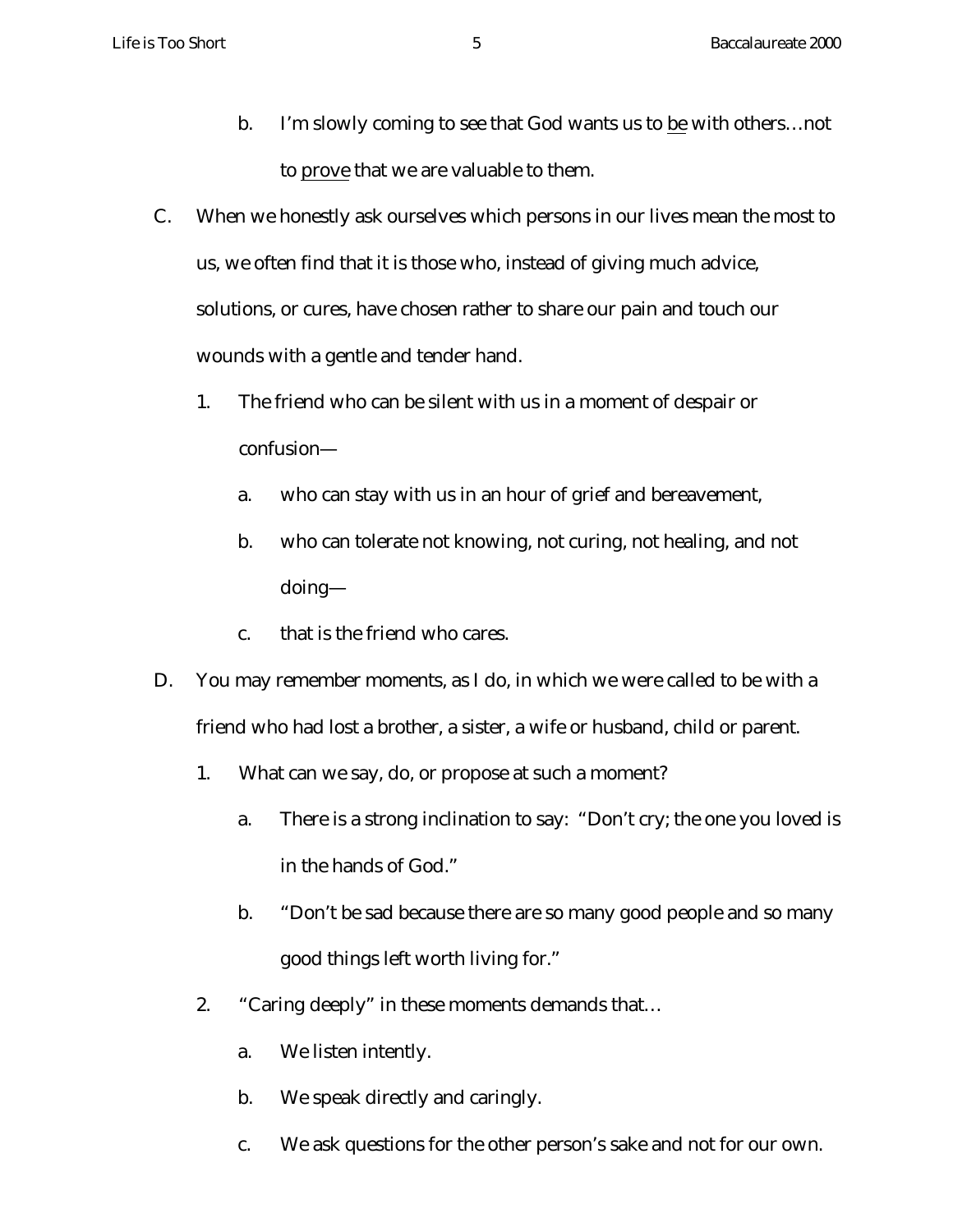- d. We are truly present, even in the quietness.
- e. And we pray honestly, openly, and confidently!
- E. Nouwen introduced me to the phenomenal concept of voluntary displacement in his book entitled Compassion and in other books and numerous articles on the subject.
	- 1. Voluntary displacement means that for the sake of others, we willingly go to places we'd rather not go.
		- a. We move out of our comfort zones voluntarily.
		- b. and "displace" ourselves outside the familiar to us.
		- c. Why?
			- 1) A need exists;
			- 2) A response from within is required;
			- 3) An inward call from God is felt;
			- 4) We go, because of who we are.
	- 2. Voluntary displacement can take us…
		- a. to the inner city,
		- b. or around the world.
			- 1) This calling can be for a brief time,
			- 2) or for a lifetime.
	- 3. Let me illustrate from Nouwen's life how caring deeply for others often interrupts our routines of life.

It really was not difficult for Nouwen to leave his teaching

positions at Notre Dame, Harvard and Yale divinity schools to accept an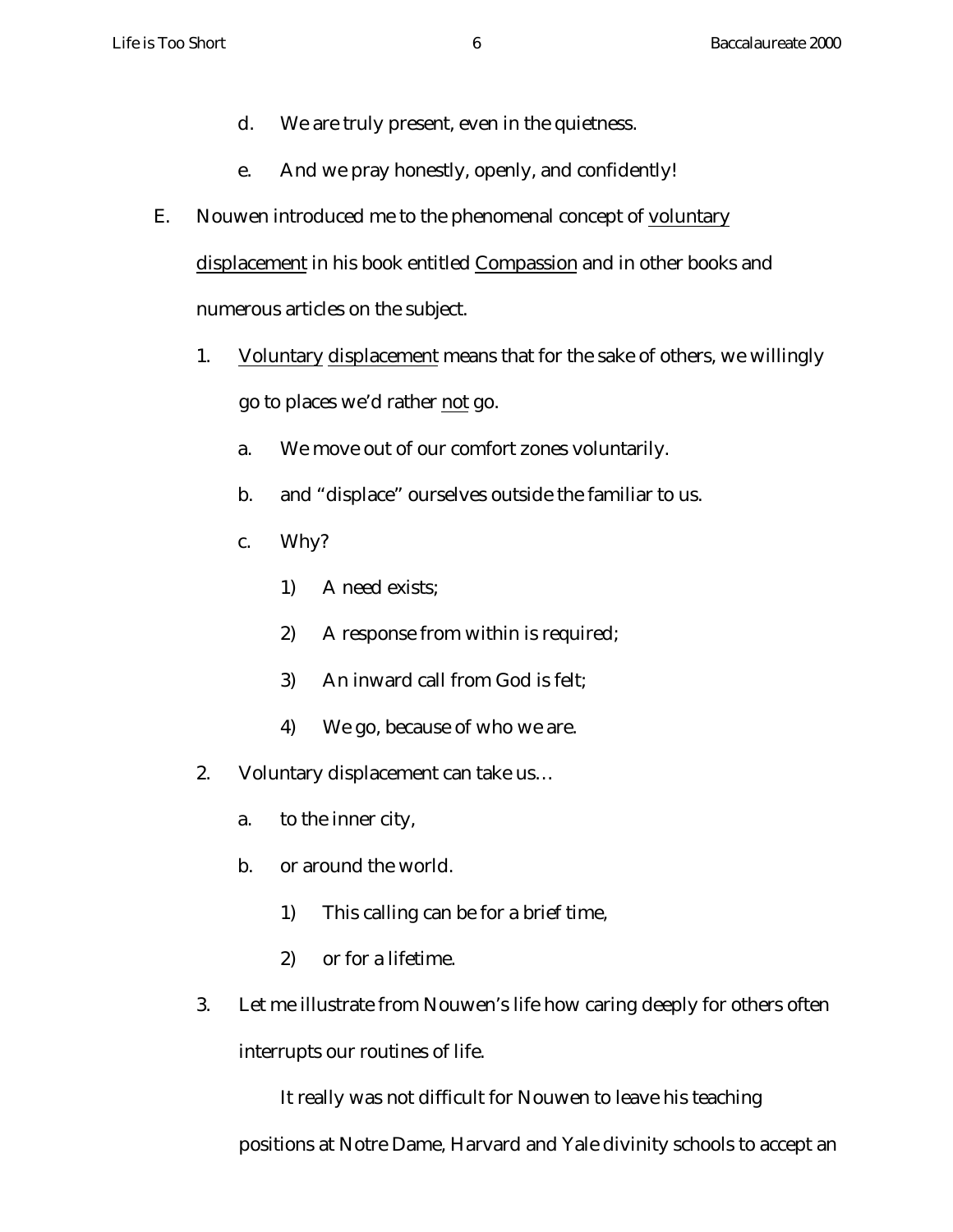invitation to spend the final ten years of his life living and working as priest to the L'Arche Community for the severely mentally handicapped in Toronto. His specific daily responsibility was to care for Adam. It took Nouwen two hours each day to prepare Adam for breakfast. Yet Nouwen wrote on several occasions, "I learned far more from Adam than he ever learned from me."

5. Again, I am coming to see that God wants us to be with others…not to prove that we are valuable to them.

Step #2: Care deeply. Our care for others can be intimate or distant.

## **III. Step #3: Forgive Quickly.**

- A. Our forgiveness of others can be immediate or delayed.
- B. The words of Jesus on the cross regarding forgiveness are profound. "Father, forgive them, they know not what they do."
	- 1. His words did not change the situation.
	- 2. His words did not change the people involved.
	- 3. His words did not reduce the pain He felt.
	- 4. His words did not change things externally.
- C. His words of forgiveness, on the cross, changed everything internally.
	- 1. He was not going to let what others said and did to him create within himself bitterness, resentment, and anger within Him.
	- 2. He was not going to permit what others said and did to him to create a break in the relationship with God the Father.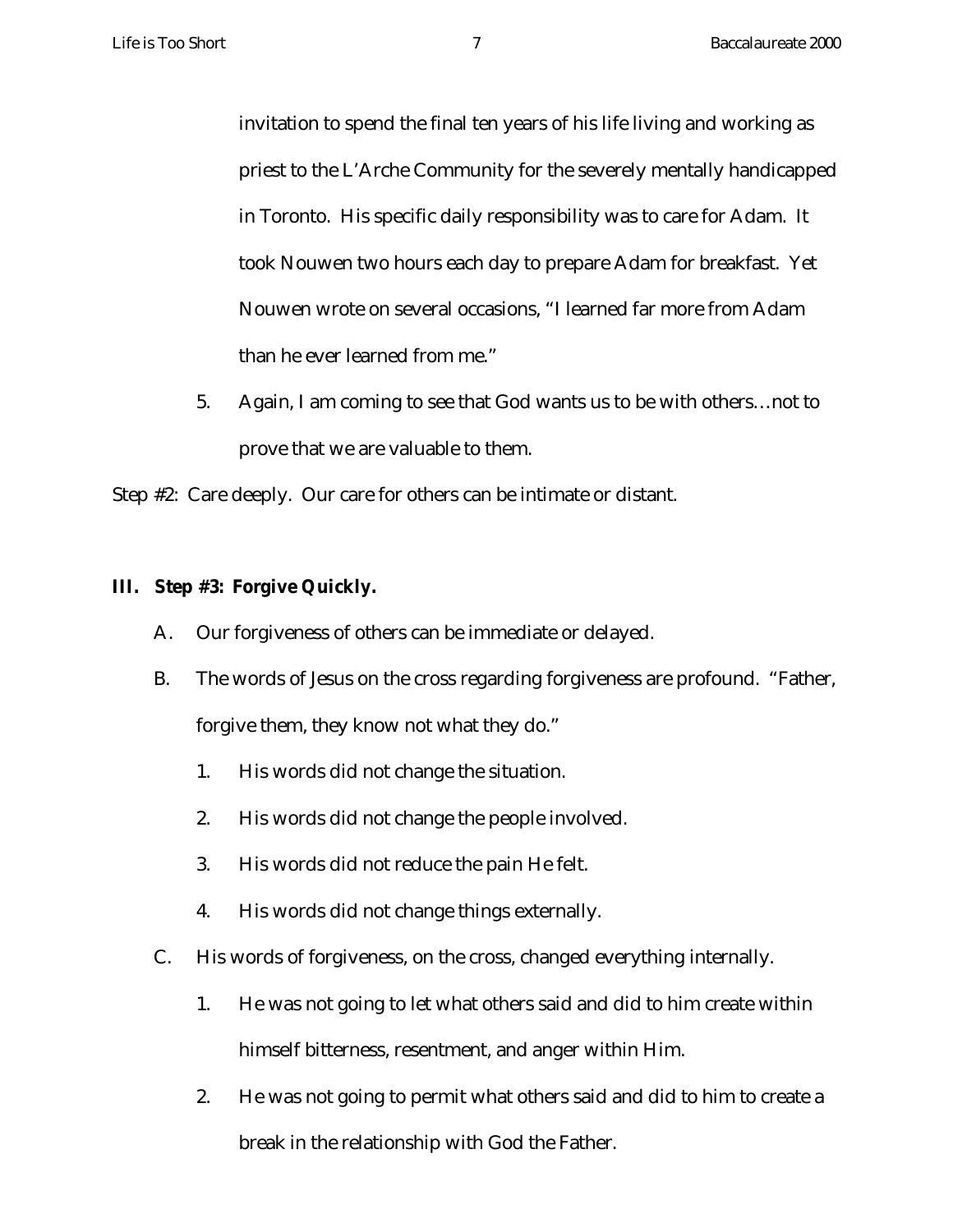- a. It simply was not worth it!
- b. He was not going to give others that much control over His life.
- 3. It was as if He was saying, "Do what you have to do, say what you have to say, but I will not permit these words and deeds done to me and said against me to create a break in the relationship with the Father. It's just not worth it!"
- D. The issue is not so much the response from others to our efforts to be kind, compassionate, and forgiving…
	- 1. Our efforts may not always be received in the spirit they were given.
	- 2. But withholding forgiveness permits Satan to gain a foothold in our lives.
		- a. Bitterness develops. c. Resentment manifests itself.
		- b. Anger increases. d. And Satan laughs.
	- 3. Our calling is to be Christ-like even in the uncomfortable situations in which we sometimes find ourselves.
		- a. God will provide blessing and joy within us, regardless of the apparent rejection sometimes from the other persons involved.
		- b. Remember…as believers, we forgive, not to change people, but because God in Christ forgave us. And we were so undeserving.
- E. Sometimes we have been hurt so deeply that we can't reach out with integrity, in forgiveness to others.
	- 1. "Father…forgive them…" The words of Jesus were words of a prayer!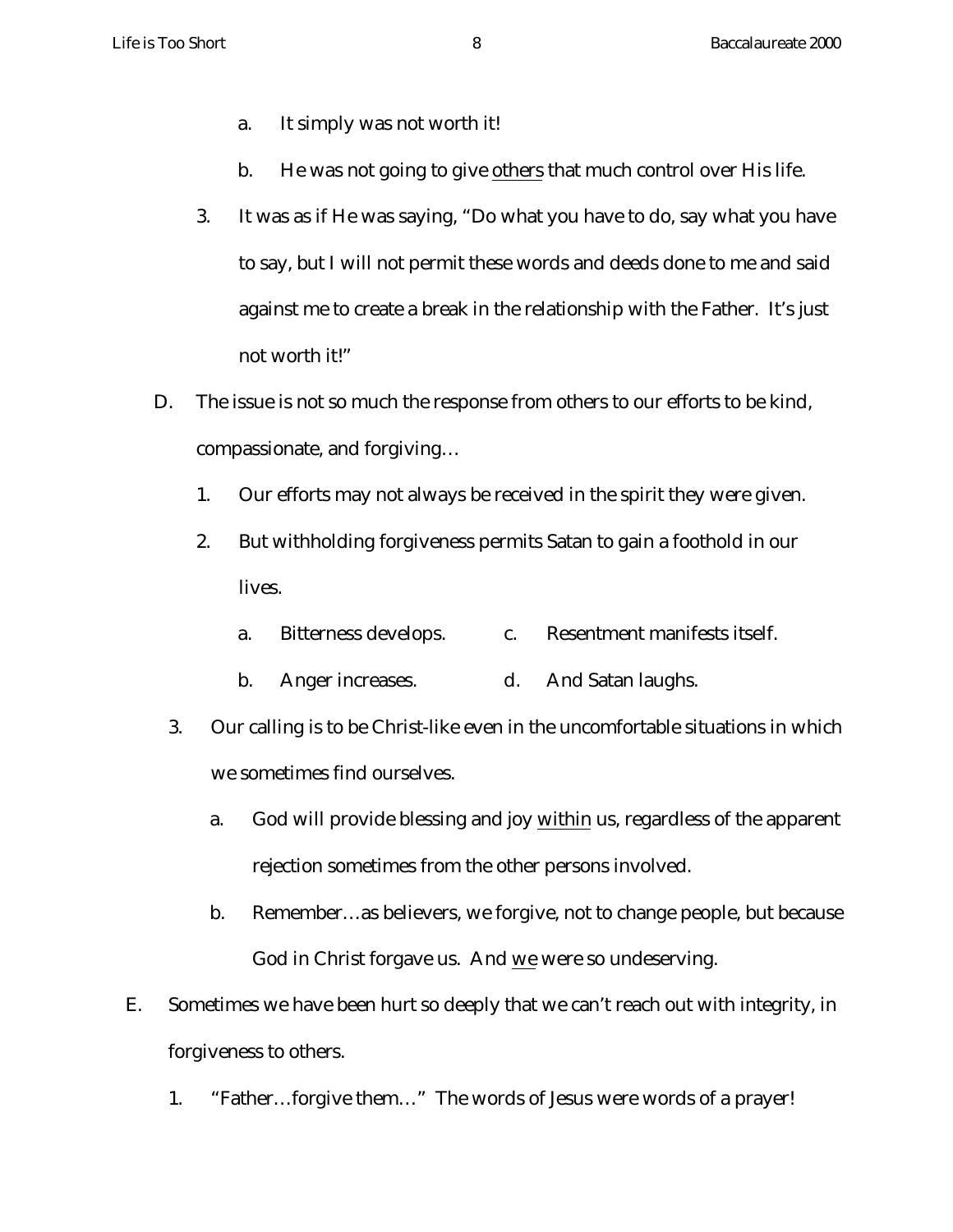- 2. And Paul reminds us that God's grace is sufficient for us, and His power is made perfect in our weakness.
- 3. I received an email recently from a person who left campus some time ago. From this person's perspective, things were done and not done that continued to bother the individual. Accusations were made. I hurt for the individual, for the College, and personally. After several days, I responded, not trying to answer each point made. Instead, I asked for forgiveness. Obviously, the school, collectively and individually, had not been for the individual what the person needed from us. I had a choice. I could "brew" over the stinging email; or genuinely seek forgiveness, asking God and the person to teach me through this situation.

## **Conclusion**

- A. Let me summarize these legacy-building steps to living a Christlike life of kindness, compassion, and forgiveness:
	- $\triangleright$  Jesus spoke words of grace to others. Therefore, we are to speak carefully.
	- $\triangleright$  Jesus humbled Himself and did for us on the cross what we could not do for ourselves. Therefore, we also are to care deeply.
	- $\triangleright$  Jesus forgave us while we yet sinners. Therefore, we are to forgive quickly.
- B. I say to you again: "Life is too short not to live together kindly, compassionately, and forgivingly."
	- **BED As we speak carefully, care deeply, and forgive immediately, Peter reminds us,** our Christian life will be effective and productive.